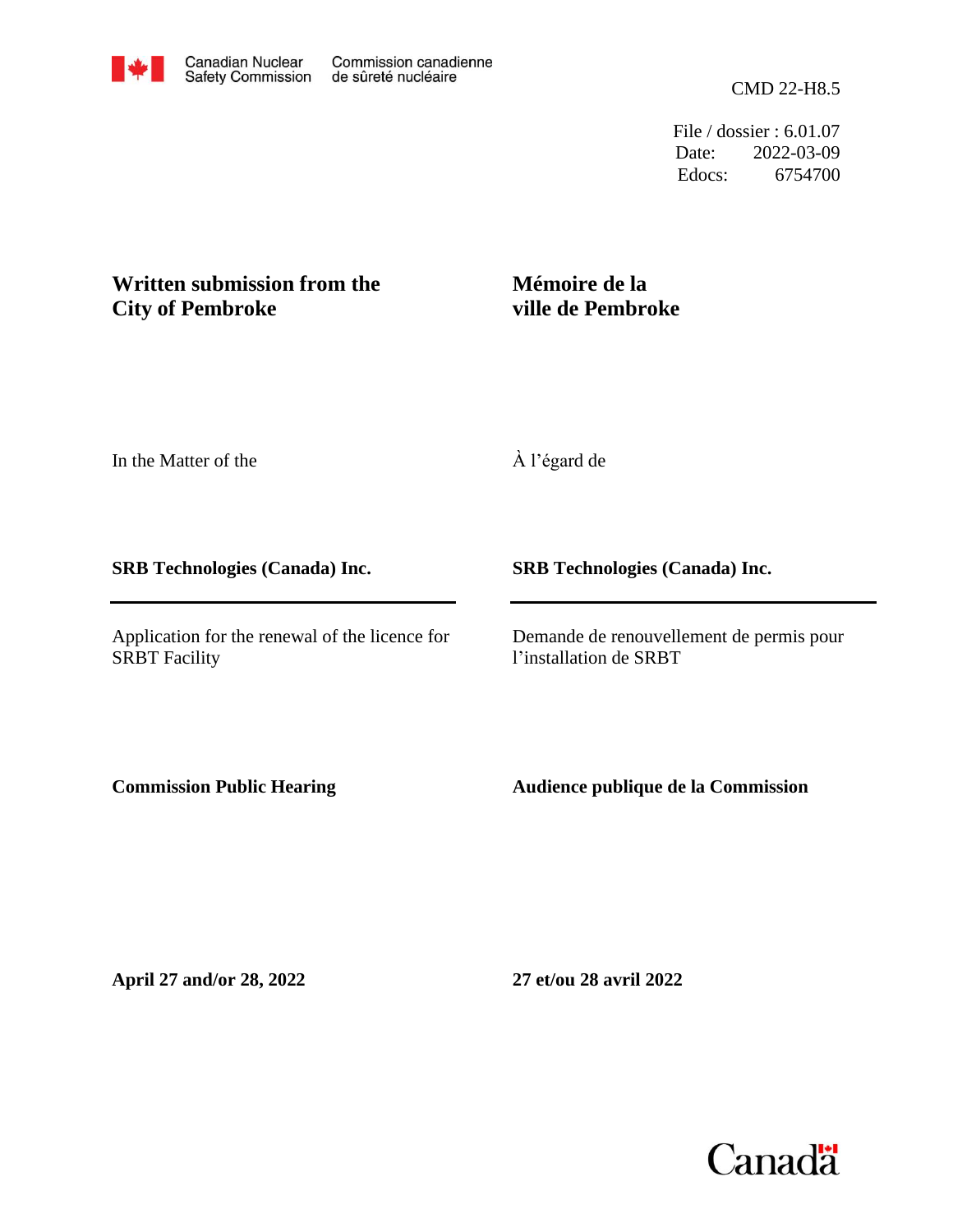

OFFICE OF THE MAYOR **CITY OF PEMBROKE** PROUDLY ESTABLISHED IN 1828

MAYOR MICHAEL LEMAY TELEPHONE: 613-735-6821 FAX: 613-735-3660 E-MAIL: pembroke@pembroke.ca 1 PEMBROKE ST, EAST PEMBROKE, ONTARIO **K8A 3J5** 

March 9, 2022

Senior Tribunal Officer, Commission Registry Via email: interventions@cnsc-ccsn.gc.ca

To Whom it May Concern:

#### SRB Technologies (Canada) Inc. application to renew for a period of 15 years, Re: its nuclear substance processing facility operating licence for its facility located in Pembroke, ON

I am writing in support of SRB Technologies' application to renew its operating license for its facility located in our city.

I have had the opportunity to meet with Mr. Levesque regarding the operation of SRB Technologies and have toured the facility. I know SRB is committed to ensuring the safety and well-being of our community.

Mr. Levesque and members of his staff continue to appear before Pembroke City Council reporting on the company's operation and status in a very transparent manner. It is my belief that the majority of our residents support the presence of SRB Technologies in our community.

Please do not hesitate to contact me should you have any questions. I look forward to a positive outcome of your deliberation.

Yours truly,

Temay

Michael LeMay Mayor, City of Pembroke mlemay@pembroke.ca

 $/nr$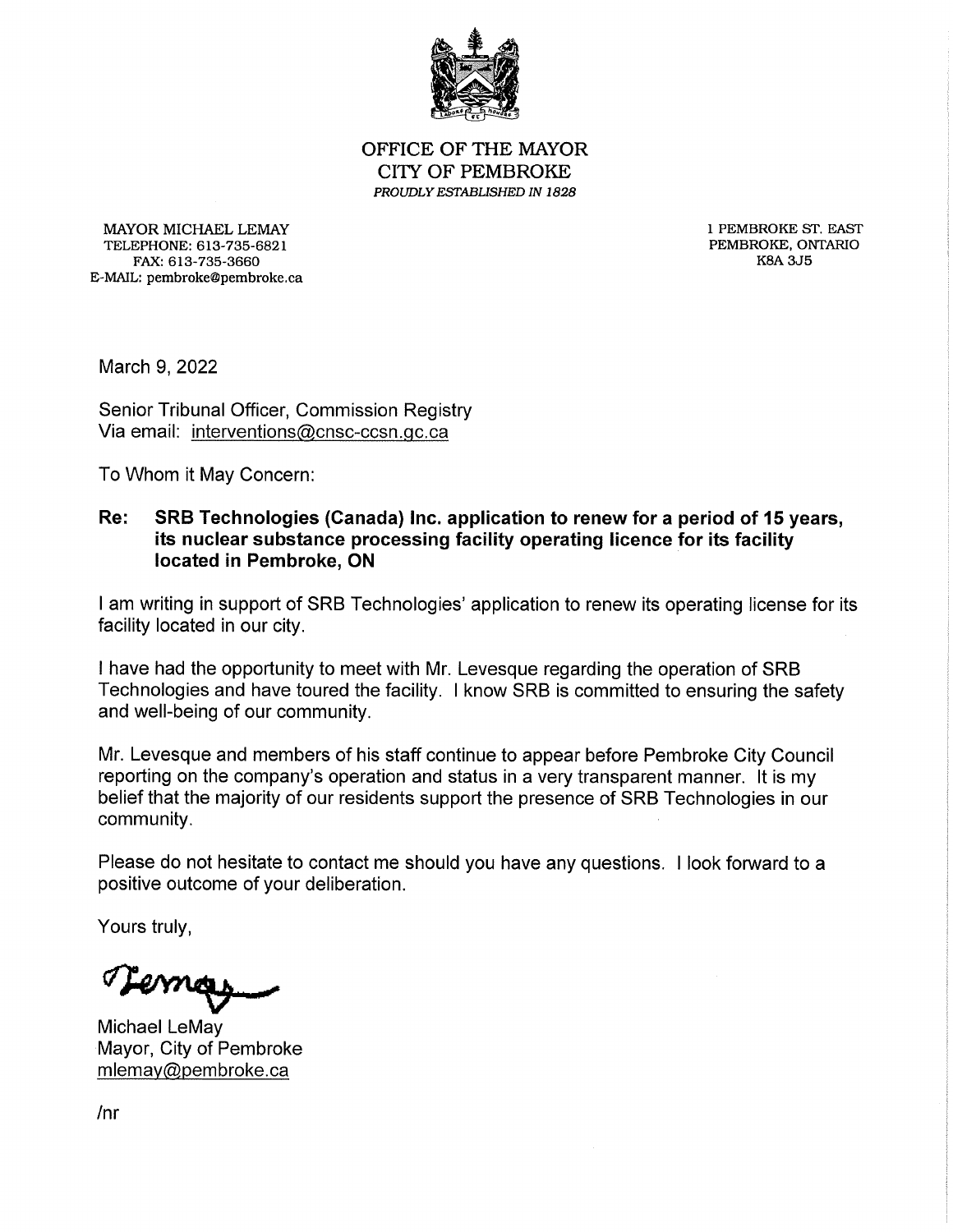

**CITY OF PEMBROKE** 1 Pembroke Street East Pembroke, Ontario K8A 3J5 Tel. 613-735-6821

*Chief Administrative Officer & Human Resources* Extension 1330 Fax: 613-735-3660

*Finance* Extension 1320 Fax: 613-735-3660

*Fire* Extension 1201 Fax: 613-732-7673

*OPP Administration* 613-732-3332

*Economic Development Culture, & Tourism* Extension 1303 Fax: 613-735-3660

> *Operations* Extension 1409 Fax: 613-732-1421

*Planning, Building & By-Law Enforcement* Extension 1304 Fax: 613-735-3660

*Purchasing* Extension 1409 Fax: 613-732-1421

*Parks & Recreation* Extension 1501 Fax: 613-635-7709

*general email:* **pembroke@pembroke.ca**

**www.pembroke.ca**

March 9, 2022

Louise Levert **Secretariat** Canadian Nuclear Safety Commission 280 Slater Street P.O. Box 1046 Ottawa, ON K1P 5S9 Email: interventions@cnsc-ccsn.gc.ca

Dear Ms. Levert:

## **RE: SRB Technologies (Canada) Inc. – Renewal Application**

As the Manager of Planning and Building for the City of Pembroke, I support SRB Technologies request for a 15-year license. I have had many dealings with Mr. Stephane Levesque of SRB Technologies. Mr. Levesque has always been very cooperative and efficient. As an example, Mr. Levesque arranged for soil sampling to take place in the adjacent TransCan Corporate Industrial Park so that land could be sold for development. This soil sampling was done in a very timely manner.

I have also worked with the staff of SRB Technologies in my capacity as Community Emergency Management Coordinator (CEMC) for the City of Pembroke. Staff has worked diligently and efficiently with the City's Emergency Management Committee to provide a Safety Analysis Report for SRB Technologies. This report has been added as an annex to the City of Pembroke's Emergency Plan.

As CEMC for the City of Pembroke I have participated in the SRB Technologies emergency exercise which was held on Tuesday October 26, 2021. The exercise was extremely well run and was a positive learning experience for all participants.

In closing I would like to indicate that the City of Pembroke has a very good working relationship with the staff at SRB Technologies.

**Sincerely** 

Colleen Sauriol, MCIP, RPP **Director** Planning, Building and By-law Enforcement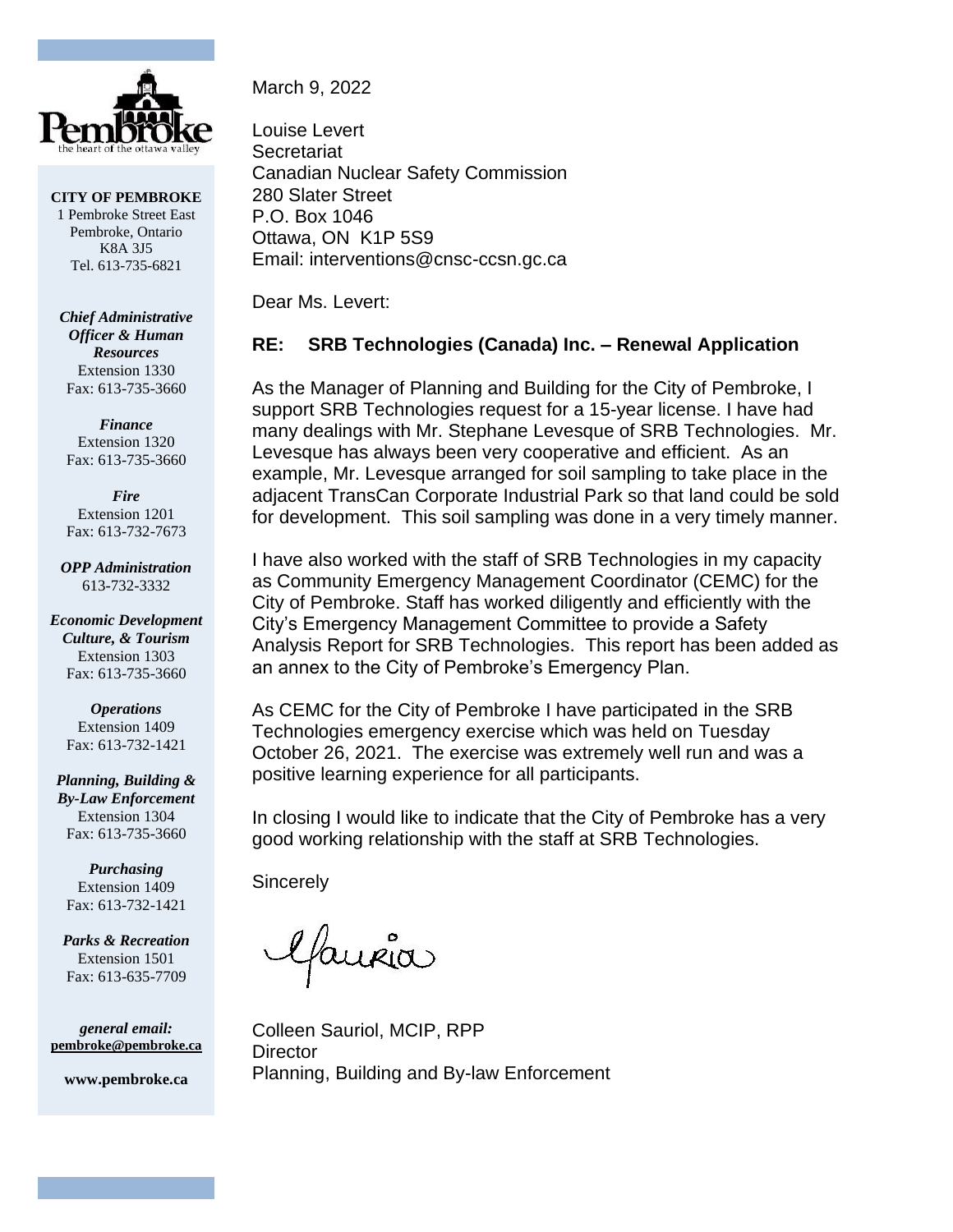

**CITY OF PEMBROKE** 1 Pembroke Street East Pembroke, Ontario **K8A 3J5** Tel. 613-735-6821

**Chief Administrative Officer & Human Resources** Extension 1330 Fax: 613-735-3660

**Finance** Extension 1320 Fax: 613-735-3660

Fire Extension 1201 Fax: 613-732-7673

**OPP Administration** 613-732-3332

**Economic Development Culture, & Tourism** Extension 1303 Fax: 613-735-3660

**Operations** Extension 1409 Fax: 613-732-1421

Planning, Building & By-Law **Enforcement** Extension 1304 Fax: 613-735-3660

**Purchasing** Extension 1409 Fax: 613-732-1421

**Parks & Recreation** Extension 1501 Fax: 613-635-7709

general email: pembroke@pembroke. March 9, 2022

Senior Tribunal Officer, Commission Registry Via email: interventions@cnsc-ccsn.gc.ca

To Whom It May Concern:

In my capacity as the Deputy Mayor for the City of Pembroke (a position I have held since 2010) and as the appointed member to the Canadian Nuclear Laboratories Environmental Stewardship Council (CNLESC), I wish to provide this letter in support of SRB Technologies (Canada) Inc.'s application presently before the CNSC for a 15-year license.

SRB Technologies (Canada) Inc. (SRB Technologies) is an exemplary corporate citizen of the City of Pembroke. The principals of this company have made every effort to engage and educate the public. Having toured the Pembroke facility on more than one occasion, I am very pleased with the professional and knowledgeable employees of SRB Technologies. I am confident that the majority of the citizens of the City of Pembroke have little safety concerns arising from the operation of SRB Technologies and are most certainly in favour of the application made by it.

Should you have any questions, please do not hesitate to contact the undersigned to discuss same.

Sincerely,

**Ron Gervais** Deputy Mayor **City of Pembroke** 

RG/hm